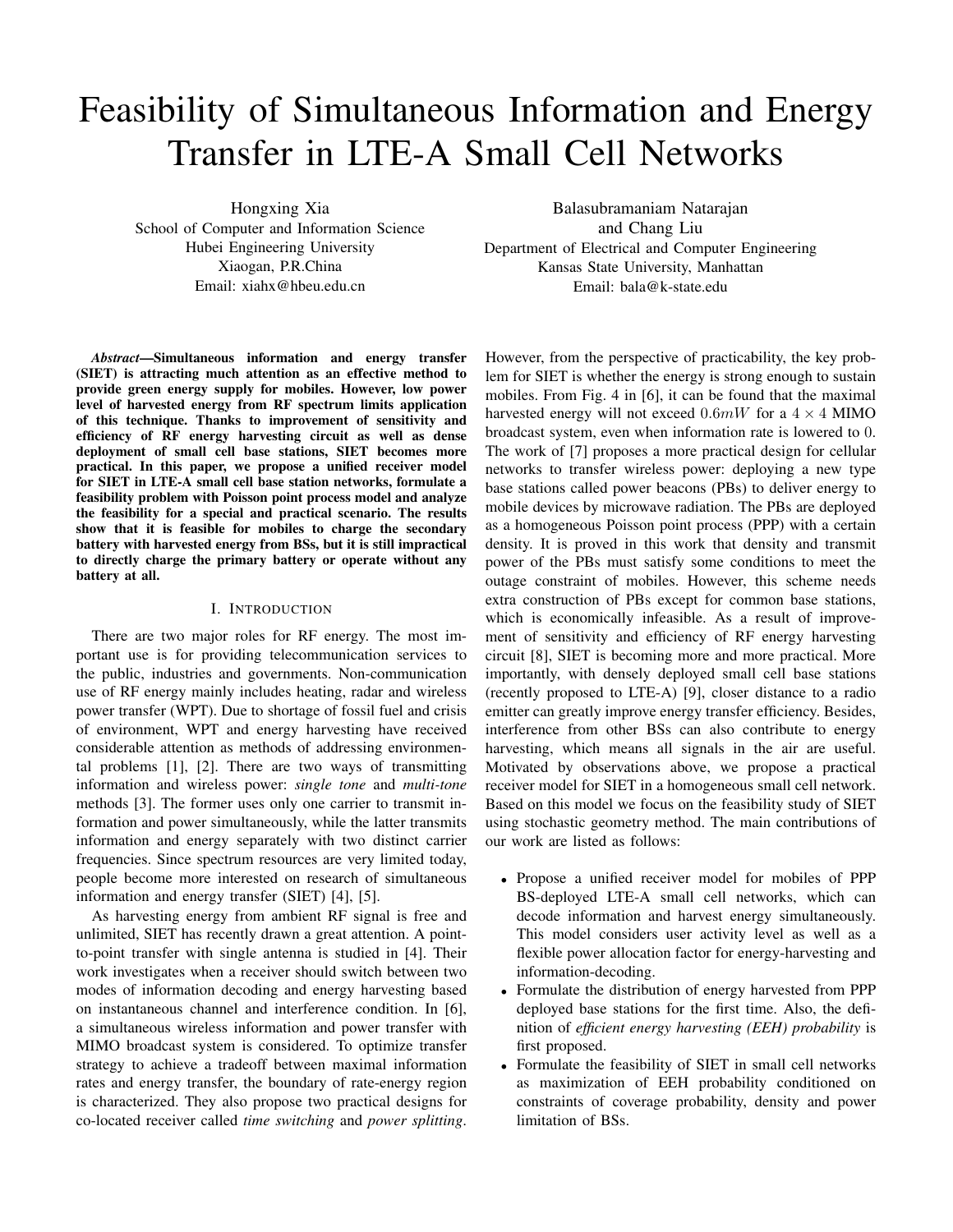

Fig. 1. Receiver Model of SIET system

• The feasibility problem for a special case which has limited interference and path loss exponent as 4 is analytically solved. The results show that it is infeasible for harvested energy to compensate basic energy consumption of a low-power mobile, but it is feasible to charge the secondary battery of a hybrid-battery supplied terminal.

In Section II, system model is proposed. Section III provides preliminaries of coverage and efficient energy harvesting. The feasibility problem is formulated and solved in Section IV, and analyzed considering real scenario in Section V. The conclusion and future research directions are given in Section VI.

#### II. SYSTEM MODEL

We consider a homogeneous small cell network with: (1) base stations arranged according to a PPP  $\Phi$  of intensity  $\lambda$ ; (2) mobile users are distributed according to an independent stationary point process, and (3) each mobile user is associated with the closest base station (denoted as  $b_c$ ).

In this paper, we focus on SIET on the downlink. For simplicity and tractability, we assume that all base stations  $(BS)$  transmit at the same power P. The standard power loss propagation model with path loss exponent  $\alpha > 2$  along with a Rayleigh fading gain is considered. The received power at a typical mobile user with distance  $r$  from its corresponding base station is  $hr^{-\alpha}$  where the random variable h follows exponential distribution with mean P.

We employ a receiver model as shown in Fig. 1. The received raw power is split into two streams. One stream is fed into information decoder while the other one is fed into the energy harvester. The power splitting factor is denoted as  $\rho$  and the white Gaussian noise introduced by the receiving antenna  $n \sim \mathcal{CN}(0, \sigma^2)$ .

Obviously the receiver has two states in the downlink direction. One state is that the user is active and scheduled by the BS. In this state, the receiver has to decode information and harvest energy simultaneously. Alternately, when the user is inactive, the receiver can solely harvest energy from the ambient RF signals as there is no information to be decoded. To maximize utilization of RF energy, we suppose that the power splitting factor  $(\rho)$  can be adjusted in light of the user's state. We model the user activity as a two state Markov process and assume the probabilities of user being active and idle are

 $\epsilon$  and  $1 - \epsilon$ , respectively. Thus, the adaptive power splitting factor can be described as  $\rho \cdot \mathbf{1}$  (user is active), where  $\mathbf{1}(x)$ represents the indicator function.

The received power  $P_0$  at a typical user location the origin before power splitting corresponds to:

$$
P_0 = \begin{cases} hr^{-\alpha} + \sum_{i \in \Phi/b_c} h R_i^{-\alpha} + \sigma^2 & \text{user is active,} \\ \sum_{i \in \Phi} h R_i^{-\alpha} + \sigma^2 & \text{user is idle,} \end{cases}
$$
 (1)

where,  $R_i$  denotes the distance from the  $i^{th}$  base station to a typical user located at the origin. In the next section, we will discuss the preliminary results related to coverage and energy harvesting in the system described above.

## III. PRELIMINARIES

## *A. Coverage*

Definition 1. A user is *in coverage* when its SINR from its nearest BS is larger than some threshold  $T$ , and it is dropped from the network when SINR falls below T.

According to definition 1, the coverage probability of a homogeneous network is

$$
p_c(T, \lambda, P, \alpha, \rho) \triangleq \mathbb{P}[\text{SINR} > T]. \tag{2}
$$

The SINR of a mobile user at a random distance  $r$  from its associated base station can be expressed as:

$$
SINR = \frac{\rho hr^{-\alpha}}{\sigma^2 + \rho \sum_{i \in \Phi/b_c} hR_i^{-\alpha}}.
$$
 (3)

*1) Average Coverage Probability:* In order to calculate the average coverage probability, we first restate a known result from stochastic geometry theory [10]. Then this result is employed to derive complementary cumulative distribution (ccdf) of SINR for a typical user.

Corollary 1. *For homogeneous cellular networks of which BSs' positions follow PPP with intensity* λ*, the interference at the origin from those base stations at least* r *away can be formulated as:*

$$
I(r) = \sum_{i: R_i > r} h R_i^{-\alpha},\tag{4}
$$

*where* h *follows exponential distribution with parameter* µ *and is independent of the distance*  $\{R_i\}$ *.* 

*Then the Laplace Transform of*  $I(r)$  *for any*  $s > 0$  *is* 

$$
\mathcal{L}_{I(r)}(s) = \exp[-\pi \lambda (s/\mu)^{2/\alpha} G(r^2 (s/\mu)^{-2/\alpha})], \quad (5)
$$

*where*

$$
G(y) = \int_{y}^{\infty} \frac{dx}{1 + x^{\frac{\alpha}{2}}} = \begin{cases} \pi/2 - \arctan y, & \alpha = 4, \\ {}_{2}F_{1}(1, \frac{2}{\alpha}; 1 + \frac{2}{\alpha}; -x^{\frac{\alpha}{2}})x|_{y}^{\infty}, & \alpha \neq 4, \\ 6 \end{cases}
$$

*and*  $_2F_1(a, b; c; z)$ *is the hypergeometric function.* 

For special case with 
$$
r = 0
$$
,  $\mathcal{L}_{I(0)}(s) = \exp[-\frac{2\pi^2 \lambda}{\alpha} \left(\frac{s}{\mu}\right)^{\frac{2}{\alpha}} \csc\left(\frac{2\pi}{\alpha}\right)]$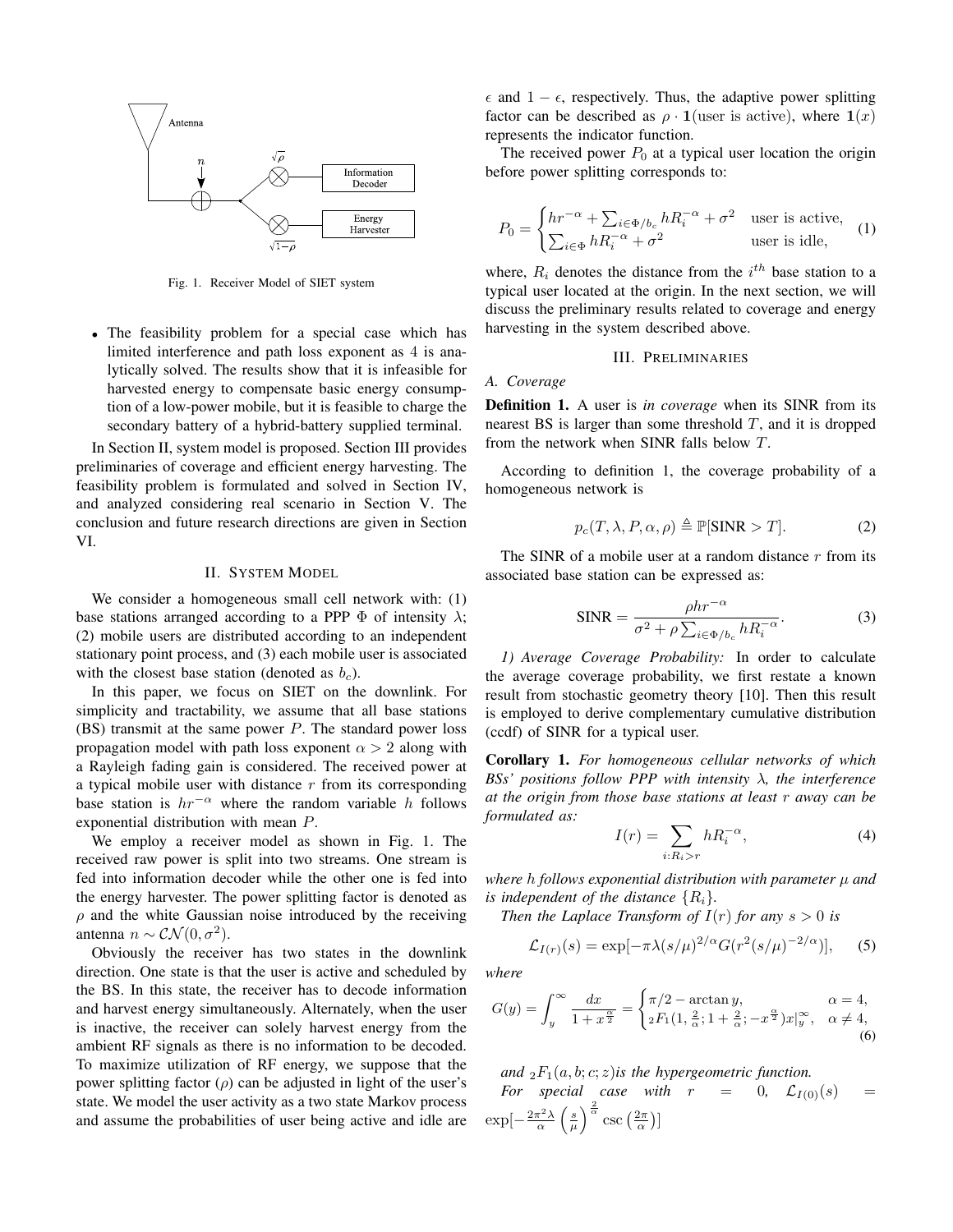*Proof:* This corollary is derived from Corollary 1 in [10] by substituting  $X_i$  with h and  $\mu$  with  $1/\mu$  for consistency with our notation custom.  $\Box$ 

Lemma 1. *To examine overall coverage performance of the network, the average coverage probability over the plane corresponds to:*

$$
\mathcal{P}_c(T,\lambda,P,\alpha,\rho) = 2\pi\lambda \int_{r>0} e^{-\pi\lambda r^2 - Tr^{\alpha}\sigma^2/\rho P} \mathcal{L}_{I(r)}(\frac{Tr^{\alpha}}{P}) r dr
$$
\n(7)

*where,*  $\mathcal{L}_{I(r)}(s)$  *is the Laplace transform of random variable* I(r) *evaluated at* s *conditioned on the distance to the closest BS from the origin.*

*Proof:* Substituting (3) into (2) follows:

$$
p_c(T, \lambda, P, \alpha, \rho) = \mathbb{P}[\frac{\rho h r^{-\alpha}}{\sigma^2 + \rho I(r)} > T|r]
$$
  
\n
$$
= \mathbb{E}_{I(r)}[\mathbb{P}[h > T\rho^{-1}r^{\alpha}(\sigma^2 + \rho I(r))|r, I_r]
$$
  
\n
$$
\stackrel{(a)}{=} \mathbb{E}_{I(r)}[\exp(-T(\rho P)^{-1}r^{\alpha}(\sigma^2 + \rho I(r))|r]
$$
  
\n
$$
= e^{-T r^{\alpha} \sigma^2/\rho P} \mathcal{L}_{I(r)}(Tr^{\alpha}/P),
$$

where (a) follows from  $h \sim \exp(1/P)$ . The average coverage probability over the plane can be expressed as

$$
\mathcal{P}_c(T,\lambda,P,\alpha,\rho) = \int_{r>0} p_c(T,\lambda,\alpha) f_r(r) dr,\tag{8}
$$

where  $f_r(r)$  is the pdf of r (distances to the nearest BS). Since the BS are distributed according to  $PPP(\lambda)$ , we know that  $f_r(r)e^{-2\pi r^2}2\pi\lambda r$  [11]. Substituing it into (8), we can get

$$
\mathcal{P}_c(T,\lambda,P,\alpha,\rho) = 2\pi\lambda \int_{r>0} e^{-\pi\lambda r^2 - \frac{T r^{\alpha}\sigma^2}{\rho P}} \mathcal{L}_{I(r)}(\frac{T r^{\alpha}}{P}) r dr
$$
\nThen we obtain the result.

\n
$$
\Box
$$

Then we obtain the result.

## *B. Efficient Energy Harvesting*

Definition 2. Efficient Energy Harvesting (EEH): A user is able to harvest usable energy from ambient RF only if its received energy is larger than certain threshold  $\Theta$  due to the limitations imposed by the energy harvesting circuitry.

Then EEH probability  $p_{\text{eeh}}(\Theta, \lambda, \alpha, \rho)$  of a typical user located at the origin can be defined as:

$$
p_{\text{eeh}}(\Theta, \lambda, P, \alpha, \rho) \triangleq \mathbb{P}[E_h > \Theta], \tag{10}
$$

Averaging EEH probability over distance as well as the user state we can derive

$$
\mathcal{P}_{\text{eeh}}(\Theta, \lambda, P, \alpha, \rho) \triangleq \mathbb{E}_{r,us}[\mathbb{P}[E_h > \Theta | r, us]]. \tag{11}
$$

Lemma 2. *The average probability of efficient energy harvesting of a typical randomly located user in small cell networks is*

$$
\mathcal{P}_{\text{eeh}}(\Theta, \lambda, P, \alpha, \rho) = 1 - \epsilon F_{I(0)}(\Theta - \sigma^2) - (1 - \epsilon) F_{I(0)}(\Theta - \sigma^2),
$$
\n(12)

where 
$$
F_{I(0)}(x) = \mathcal{L}_s^{-1} \left\{ \frac{1}{s} \exp\left[-\frac{2\pi^2 \lambda}{\alpha} \left(\frac{s}{\mu}\right)^{\frac{2}{\alpha}} \csc\left(\frac{2\pi}{\alpha}\right)\right] \right\}(x).
$$

*Proof:* For energy harvesting, there is no difference between cases with active state and idle state, respectively. Since a energy harvester does not need to extract information from its corresponding BS, we can treat harvested energy on both cases as interference from all base stations. According to definition of (4), harvested energy before power splitting can be expressed as  $I(0) + \sigma^2$  and does not depend on distance  $r$ . Note that distance  $r$  is only used for deciding which base station should be connected, not the entire interference in the plane. Now (11) can be rewritten as

$$
\mathcal{P}_{\text{eeh}}(\Theta, \lambda, P, \alpha, \rho)
$$
  
=\mathbb{E}\_{us}[\mathbb{P}[E\_h > \Theta]]  
=\epsilon \mathbb{P}[(I(0) + \sigma^2)(1 - \rho) > \Theta] + (1 - \epsilon)\mathbb{P}[I(0) + \sigma^2 > \Theta]  
=\epsilon \mathbb{P}[I(0) > \frac{\Theta - \sigma^2}{1 - \rho}] + (1 - \epsilon)\mathbb{P}[I(0) > \Theta - \sigma^2]   
=\epsilon (1 - F\_{I(0)}(\frac{\Theta - \sigma^2}{1 - \rho})) + (1 - \epsilon)(1 - F\_{I(0)}(\Theta - \sigma^2))  
=1 - \epsilon F\_{I(0)}(\frac{\Theta - \sigma^2}{1 - \rho}) - (1 - \epsilon)F\_{I(0)}(\Theta - \sigma^2)(13)

where,  $F_{I(0)}(x)$  is cdf of  $I(0)$ . There is no closed-form expression for the cdf (pp97, [11]), but we can recover the cdf via inverse Laplace transform of  $I(0)$  as:

$$
F_{I(0)}(x) = \mathcal{L}_s^{-1} \left\{ \frac{\mathcal{L}_{I(0)}(s)}{s} \right\}(x)
$$
  
=  $\mathcal{L}_s^{-1} \left\{ \frac{1}{s} \exp\left[-\frac{2\pi^2 \lambda}{\alpha} \left(\frac{s}{\mu}\right)^{\frac{2}{\alpha}} \csc\left(\frac{2\pi}{\alpha}\right) \right] \right\}(x).$   
This proves Lemma 2.

This proves Lemma 2.

## IV. PROBLEM FORMULATION

In this paper, our goal is to study feasibility of SIET in small cell networks. Intuitively, the denser the BS deployments, the more power users can harvest, thereby increasing the feasibility of SIET. However, denser BSs will not result in better link quality due to increase in interference. So, we consider a density-limited small cell networks with concurrent transmission of information and energy harvesting. Our goal is to maximize the efficient energy harvesting probability under constraints of (1) coverage probability; (2) BS's transmit power, and (3) BS-deployment density. The resulting optimization problem can be stated as:

$$
\mathbf{P1} : \max_{p,\lambda} \qquad \mathcal{P}_{eeh}(\Theta,\lambda,P,\alpha,\rho) \tag{14}
$$

$$
\text{s.t.} \qquad \mathcal{P}_c(T, \lambda, P, \alpha, \rho) \geq \mu \tag{15}
$$

$$
P \leqslant P_{\text{max}} \tag{16}
$$

$$
\lambda \leqslant \lambda_{\max},\tag{17}
$$

for given threshold of SINR  $(T)$  and energy harvesting threshold (Θ). Here  $\mu$  is the minimum coverage probability;  $P_{max}$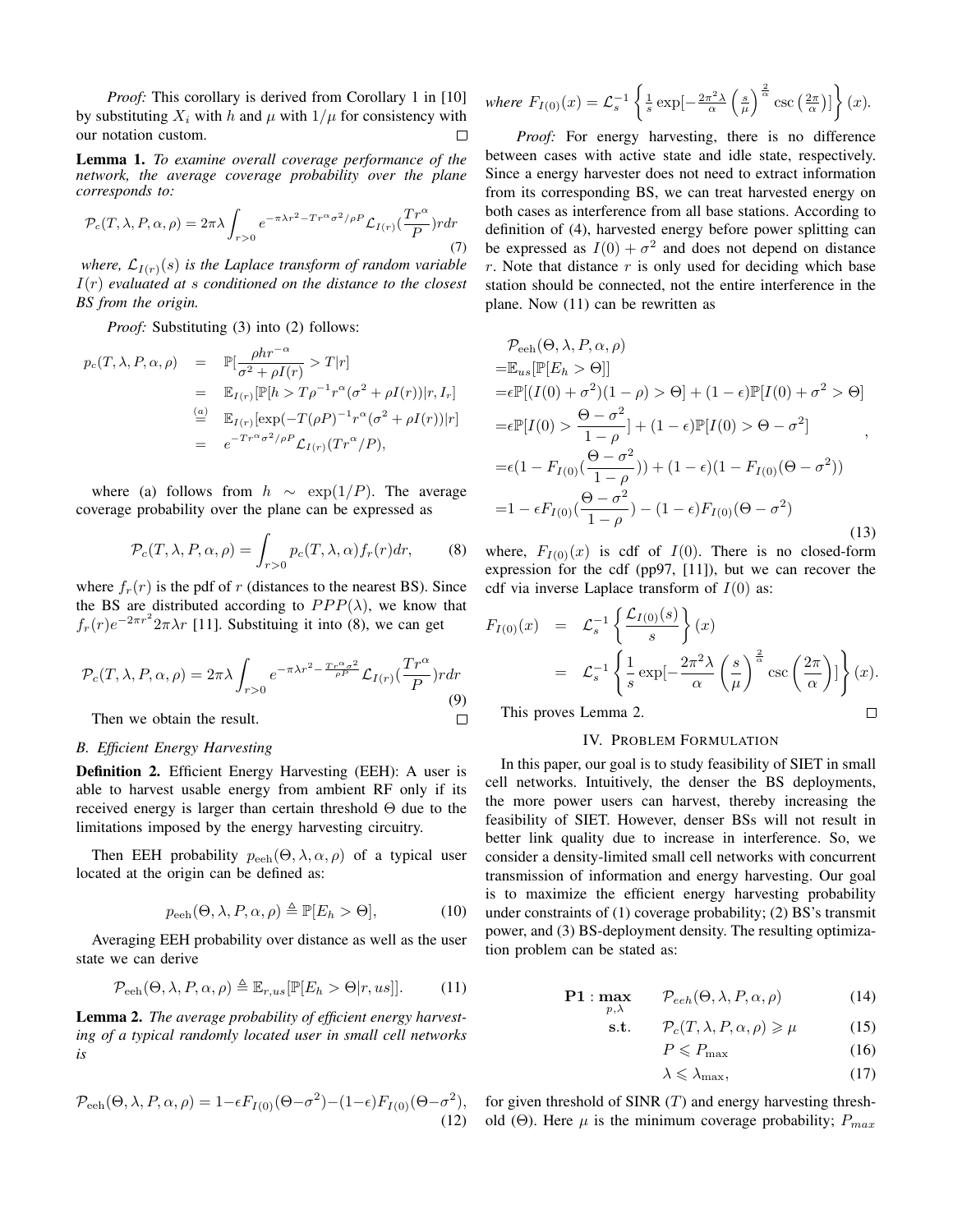and  $\lambda_{max}$  are maximum transmit power of small cell BSs and maximum BS-deployment density of the networks, respectively. The setting of EEH threshold  $\Theta$  and SNR threshold is based on different service quality requirements. Unfortunately, problem (14) is intractable due to the lack of closed form expression for  $\mathcal{P}_c(T, \lambda, P, \alpha, \rho)$  and inverse Laplace transform based expression for  $\mathcal{P}_{eeh}(\Theta, \lambda, P, \alpha, \rho)$ . In the remaining part of this paper, we simplify the problem to a special case with  $\alpha = 4$  and  $\sigma^2 = 0$ , where it leads to closed-form expressions for  $P_c$  and  $P_{\text{eeh}}$ . Note that we intend to gain an insight into the feasibility of SIET in small cell networks, thereby this simplification does not weaken the focus of this paper.

## *A. Interference Limit Case with*  $\alpha = 4$

When we set  $\alpha = 4$  and  $\sigma^2 = 0$ , the Laplace transform of  $I(r)$  in (5) simplifies to

$$
\mathcal{L}_{I(r)}(s) = e^{-\pi\lambda\sqrt{sP}(\frac{\pi}{2} - \arctan\frac{r^2}{\sqrt{sP}})}.
$$
 (18)

Introducing (18) into (8), we can get

$$
\mathcal{P}_c(T) = \frac{1}{1 + \sqrt{T}(\frac{\pi}{2} - \arctan\frac{1}{\sqrt{T}})},\tag{19}
$$

where the coverage probability does not depend on  $\lambda$  or  $\rho$ . This means that constraint (15) can be removed in this case.

Next we introduce these special  $\alpha$  and  $shi\sigma^2$  into (12) and simplify the average effective energy harvesting probability  $P_{\text{eeh}}$  to

$$
\mathcal{P}_{\text{eeh}}(\Theta, \lambda, P, \rho) = \epsilon \operatorname{erf}\left(\frac{\pi^2 \lambda}{4} \sqrt{\frac{P(1-\rho)}{\Theta}}\right) + (1-\epsilon) \operatorname{erf}\left(\frac{\pi^2 \lambda}{4} \sqrt{\frac{P}{\Theta}}\right),\tag{20}
$$

where  $\operatorname{erf}(x) = 2/\sqrt{\pi} \int_0^x e^{-t^2} dt$  is the standard error function.

*Proof:* Introducing  $\alpha = 4$  into (14) follows:

$$
F_{I(0)}(x) = \mathcal{L}_s^{-1} \left\{ \frac{1}{s} \exp\left[-\frac{\pi^2 \lambda}{2} \sqrt{Ps}\right] \right\}(x)
$$
  

$$
\stackrel{(a)}{=} \text{erfc}\left(\frac{\pi^2 \lambda}{4} \sqrt{\frac{P}{x}}\right),
$$

where (a) comes from the fact that erfc( $\frac{a}{\sqrt{x}}$ ) 's Laplace transform is  $s^{-1}e^{-2a\sqrt{s}}$  [12]. Substituting this  $F_{I(0)}(x)$  into (13) we can get the result as (20).  $\Box$ 

#### *B. Solution in Special Case*

Using the simplified expression of EEH probability  $\bar{p}_{eeh}$ and removing constraint (15), problem (14) simplifies to

$$
\mathbf{P2} : \max_{p,\lambda} \qquad \mathcal{P}_{\text{eeh}}(\Theta, \lambda, P, \rho) \tag{21}
$$

$$
\text{s.t.} \qquad P \leqslant P_{\text{max}} \tag{22}
$$

$$
\lambda \leqslant \lambda_{\max}.\tag{23}
$$

By carefully looking at (20) we can find that given EEH threshold  $\Theta$ , energy splitting factor  $\rho$  and user active probability  $\epsilon$ , efficient energy harvesting probability  $P_{\text{eeh}}$  increases monotonically with  $\lambda \sqrt{P}$ . This implies that from the perspective of harvesting energy, quadratic increase of transmit



Fig. 2. Curve of  $\mathcal{P}_{\text{eeh}}$  over  $\lambda \sqrt{P}$  with different power splitting factors,  $\epsilon = 0.3$  and  $\Theta = 1$  mw.

power equivalent to linear increase of network density, which coincides with the result of interference analysis in [11]. The curve of  $\bar{\mathcal{P}}_{\text{eeh}}$  with regard to  $\lambda\sqrt{P}$  is depicted in Fig. 2, assuming  $\epsilon = 0.3$  and  $\Theta = 1$ mw. With this observation, solution of (21) is straightforward and the optimal value of EEH probability is achieved when P and  $\lambda$  take their maximum values synchronously. Due to the equivalence of effects of  $\lambda$  and  $\sqrt{P}$  on energy-harvesting, we can set transmit power  $P$  as a typical constant value and study the maximum EEH probability with distinct BS-deployment densities. For most small cell base stations, the transmit power would not exceed 1W. Therefore, we set  $P = 1W$ . And BS density λ under such assumption is defined as *standard base station density*.

**Definition 3.** Standard base station density ( $\lambda$ <sub>s</sub>): For a homogeneous PPP cellular network, if transmit power of all base stations is 1W, density of the PPP cellular networks is called standard base station density.

It is worth noting that standard base station density is defined for easing the analysis of energy-harvesting and interference. Due to the equivalent effect of density and transmit power on  $P_{eeh}$ , the result with standard density can be readily extended to a non-unit-transmit-power case. With definition 3, the problem (21) can be further simplified as follows:

$$
\begin{array}{ll}\n\mathbf{P3} : \max_{\lambda_s} & \mathcal{P}_{\text{eeh}}(\Theta, \lambda_s) \\
\text{s.t.} & \lambda_s \leq \lambda_{\text{max}}.\n\end{array} \tag{24}
$$

where

$$
\mathcal{P}_{\text{eeh}}(\Theta, \lambda_s) = \epsilon \,\text{erf}\left(\frac{\pi^2 \lambda_s}{4} \sqrt{\frac{1-\rho}{\Theta}}\right) + (1-\epsilon) \text{erf}\left(\frac{\pi^2 \lambda_s}{4\sqrt{\Theta}}\right). \tag{25}
$$

The objective function is an increasing function of  $\lambda_s$ . Therefore, the EEH probability can be maximized when  $\lambda_s = \lambda_{max}$ and the corresponding value is  $\mathcal{P}_{\text{eeh}}^*(\Theta, \lambda_{\text{max}})$ .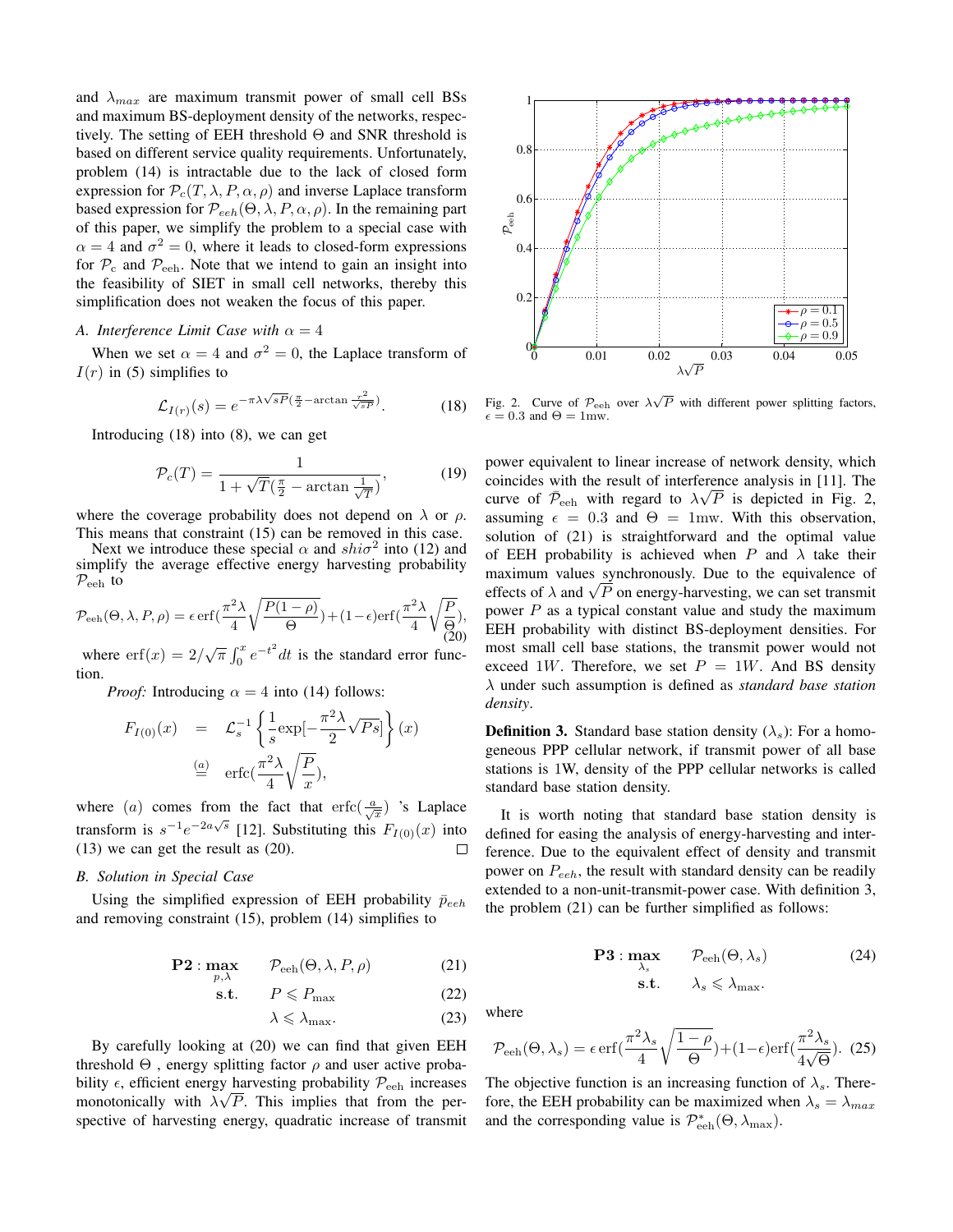#### V. FEASIBILITY ANALYSIS

For analyzing the feasibility of simultaneous information and energy transforming, the most important parameter is  $\Theta$ , or, the threshold received power that is needed for sustaining the circuitry of the wireless terminal. This threshold is closely related to converter efficiency of RF energy harvester and the lowest needed power for maintaining operation of a terminal. From the perspective of energy supply, there are different ways in which harvested energy may be used:

Mode 1) *Charging the secondary battery*: The harvested energy can charge the built-in battery and prolong standby time of the device. For example, the wireless device can have a hybrid-battery power supply system. That is, the primary battery is charged by the grid and the secondary battery is charged by RF energy harvester. In such a case, the needed power from energy harvester can be lower than the maintenance power of the device.

Mode 2) *Sustaining the basic system*: The harvested energy can completely compensate power consumption of the device when it does not have communication or other computational tasks. To deal with such computational tasks. it is necessary to build a grid-charged battery in the system. Compared with Mode 1, the benefit is the ability to use a smaller battery, which means smaller volume and lighter weight device.

Mode 3) *Battery-free:* If harvested energy is large enough, the device can be battery-free and the energy needed to support all the tasks of the device entirely comes from the ambient energy.

As the power consumption of devices varies significantly, it is impossible to find a unified standard for all kinds of user terminals. If we assume the maintenance power is  $p<sub>m</sub>$  and the*availability factor* is  $\zeta$ , then we can use  $\zeta p_{\rm m}$  to describe the needed power for the three models above. Specifically, power level for (1) charging the secondary battery can be represented as  $\zeta p_m$  with  $0 < \zeta < 1$ ; (2) sustaining the basic system is  $\zeta p_m$ with  $\zeta = 1$ , and (3) battery-free is  $\zeta p_m$  with  $\zeta \gg 1$ . Larger  $\zeta$  implies more availability of RF energy from small cell base stations. Integrating the above discussions, the threshold for harvested energy before converter can be calculated as:

$$
\Theta = \frac{\zeta p_{\rm m}}{\eta},\tag{26}
$$

where  $\eta$  is the converter efficiency. According to recent development efforts in RF energy harvester [13], the achievable peak efficiency is 60% and achievable average efficiency is 40% in 840 − 975 MHz band. As the converter efficiency for higher frequency (e.g. the frequency over which the cellular communication operates) is not clear till now, we will study the effects of different  $\eta$  on the feasibility of SIET only within the 840 – 975 MHz range. For the other key parameter  $p_m$ , experimental measurements show that the typical maintenance power for a smart phone is as much as  $0.02W$  (3G) or  $0.03W$ (GSM) [14]. The maintenance power of LTE-A, which is the system of interest in this paper, is believed to not exceed 0.02W. In view of this observation, we set  $p_m = 0.02W$  for



Fig. 3. Maximal average EEH probability over availability factor, which is computed using (25) with  $\epsilon = 0.3$ ,  $\rho = 0.1$  and  $p_m = 0.02W$ 

the mobile terminal of small cell networks. It is noteworthy that the maintenance power is greatly dependent on hardware and operating system of the mobile, e.g. a smartphone with ARM920T CPU and Android 1.5 operating system will cost  $0.068W$  for sustaining the basic system [15]. However, since our goal is to investigate the feasibility of SIET in cellular communications, the lowest maintenance power is considered in this work. In the following subsections, we study the feasibility of SIET for 2 different densities of BSs ( $\lambda_{max}$  =  $10^{-4}$  and  $10^{-2}$ ). Additionally, we also study the relationship between the maximum BS-deployment density and availability factor conditioned on constant average EEH probability.

#### *A. Average EEH probability - Availability Factor Region*

To study the feasibility of SIET on different BS density, we depict the average EEH probability and availability factor region in Fig. 3. From this figure, it can be seen that when  $\lambda_{\text{max}} = 10^{-2}$  (which represents a type of dense small cell networks), the average EEH probability only reaches 0.2 for feasible availability factors, even with the converter efficiency as much as 0.6. For a practical application scenario, the average EEH probability  $P_{\text{eeh}}$  should be at least larger than 0.5 where the corresponding availability factor is  $\zeta \in (0,1)$ . That means even with a very dense BS-deployment, harvested energy from BSs can only charge the secondary battery for a hybrid-battery powered device. Energy harvesting cannot sustain Mode 2 and Mode 3 even in this case.

For a more practical scenario with small cell BS density  $\lambda_{\text{max}}$  = 10<sup>-4</sup>, the availability will not be larger than 0.01 even though the average EEH probability is far less than 0.2, as shown in the right part of Fig. 3. So in this case, harvesting energy from small cell BSs is not useful under current converter efficiency of harvesters and power consumption of cell phones.